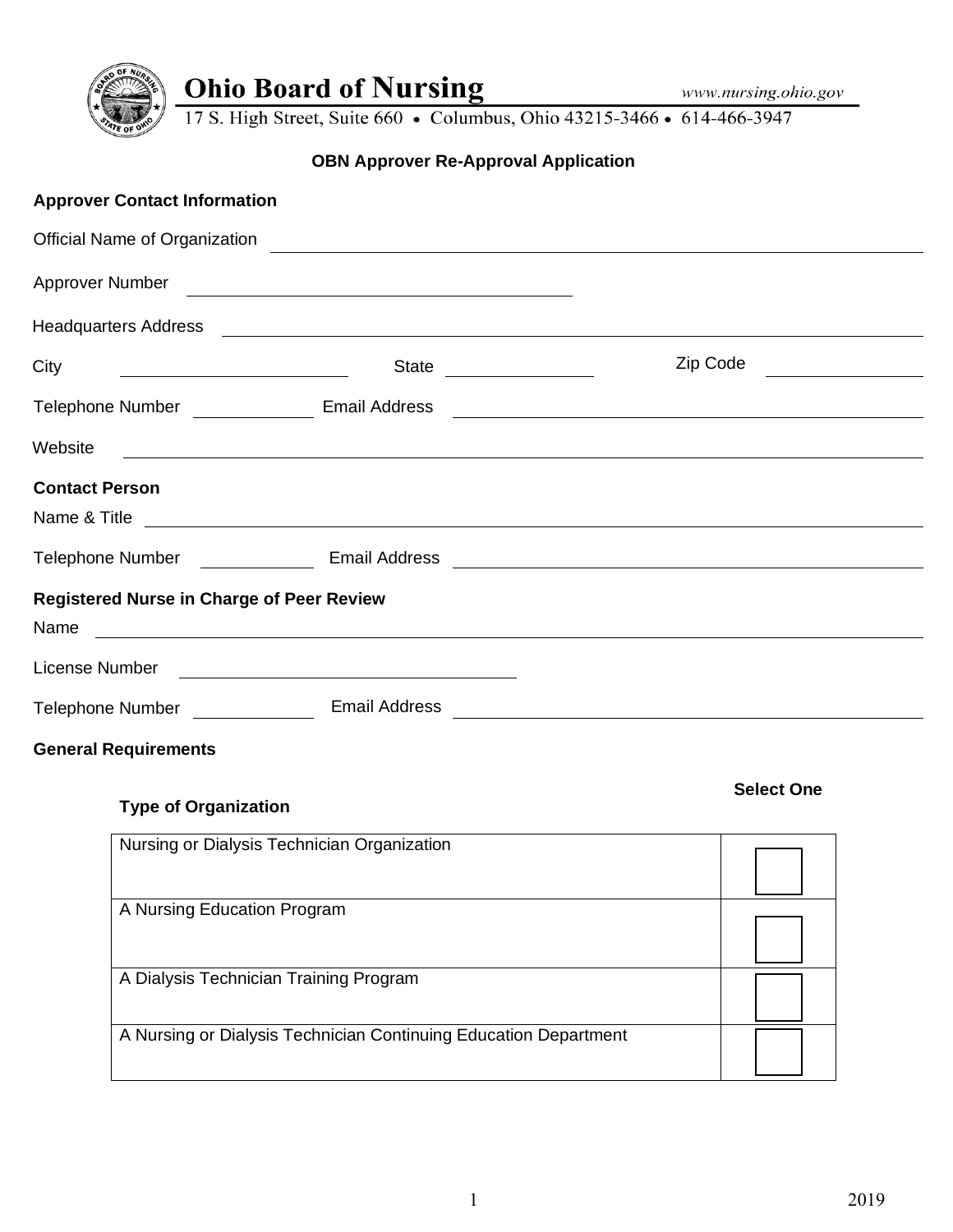## **Verification of Rule Compliance:**

#### **Verify that processes required by Rule 4723-14-12 of the Ohio Administrative Code (OAC) are established and implemented as written. Any** *no* **response(s) will require an explanation on a separate attachment.**

| <b>OAC Rule</b>       | <b>Descriptor</b>                                                                                                                                                                                                                                                                                                                                                                                                          | <b>YES</b> | <b>NO</b> |
|-----------------------|----------------------------------------------------------------------------------------------------------------------------------------------------------------------------------------------------------------------------------------------------------------------------------------------------------------------------------------------------------------------------------------------------------------------------|------------|-----------|
| 4723-14-12<br>(A)     | An OBN approver shall establish, implement, and enforce processes that address the<br>following                                                                                                                                                                                                                                                                                                                            |            |           |
| 4723-14-12<br>(A)(1)  | The scope of the approver's approval activities including identification of the target<br>audience of providers and the type of applications to be approved;                                                                                                                                                                                                                                                               |            |           |
| 4723-14-12<br>(A)(2)  | Qualifications and responsibilities of all paid or volunteer staff members of the approver,<br>including a mechanism for identifying and handling potential conflicts of interest for<br>individuals involved in the approval process;                                                                                                                                                                                     |            |           |
| 4723-14-12<br>(A)(3)  | A peer review process to be used for review and approval of all continuing education<br>activities;                                                                                                                                                                                                                                                                                                                        |            |           |
| 4723-14-12<br>(A)(4)  | A process to ensure that documentation of a planned activity satisfies the requirements<br>of this chapter;                                                                                                                                                                                                                                                                                                                |            |           |
|                       | An application process and guidelines for approval and reapproval of faculty-directed<br>and independent study continuing education activities, according to rules 4723-14-15<br>and 4723-14-16 of the Administrative Code, that ensure:                                                                                                                                                                                   |            |           |
| 4723-14-12<br>(A)(5)  | (a) The approval or reapproval process is completed prior to the date the continuing<br>education activity is offered; and                                                                                                                                                                                                                                                                                                 |            |           |
|                       | (b) The content of the activity meets the criteria for approval set forth in paragraph (J) of<br>rule 4723-14-01 of the Administrative Code;                                                                                                                                                                                                                                                                               |            |           |
| 4723-14-12<br>(A)(6)  | An application process and guidelines for approval and reapproval to be used by an<br>approved provider unit that applies to have its continuing education system approved<br>according to rule 4723-14-17 of the Administrative Code. The process must ensure that<br>the internal review and documentation used by the approved provider unit are<br>completed before the date continuing education activity is offered; |            |           |
| 4723-14-12<br>(A)(7)  | The documentation, review process, and record-keeping to be used by the OBN<br>approver offering its own continuing education activities that ensure all documentation<br>and reviews are completed before the date continuing education activity is offered;                                                                                                                                                              |            |           |
| 4723-14-12<br>(A)(8)  | The process for awarding contact hours for a continuing education activity, including a<br>statement of minimum requirements an individual must meet to receive contact hours;                                                                                                                                                                                                                                             |            |           |
| 4723-14-12<br>(A)(9)  | The process for ensuring that the primary purpose of a continuing education activity is<br>not to promote the sale of items or services;                                                                                                                                                                                                                                                                                   |            |           |
| 4723-14-12<br>(A)(10) | If any commercial support is provided for an educational activity, the continuing<br>education provider will maintain control of the educational content and disclose the<br>existence of the commercial support to the learner;                                                                                                                                                                                           |            |           |
| 4723-14-12<br>(A)(11) | The provider will disclose to learners that there is no conflict of interest involving anyone<br>with the ability to control content of the educational activity, or if there is a conflict that<br>has been resolved by the provider, the provider will disclose to the learner the name of<br>the individual, the type of relationship and the name of the commercial interest entity;                                   |            |           |
| 4723-14-12<br>(A)(12) | Exhibits shall not be set up or positioned in such a way that will influence or distract a<br>learner from the educational activity;                                                                                                                                                                                                                                                                                       |            |           |